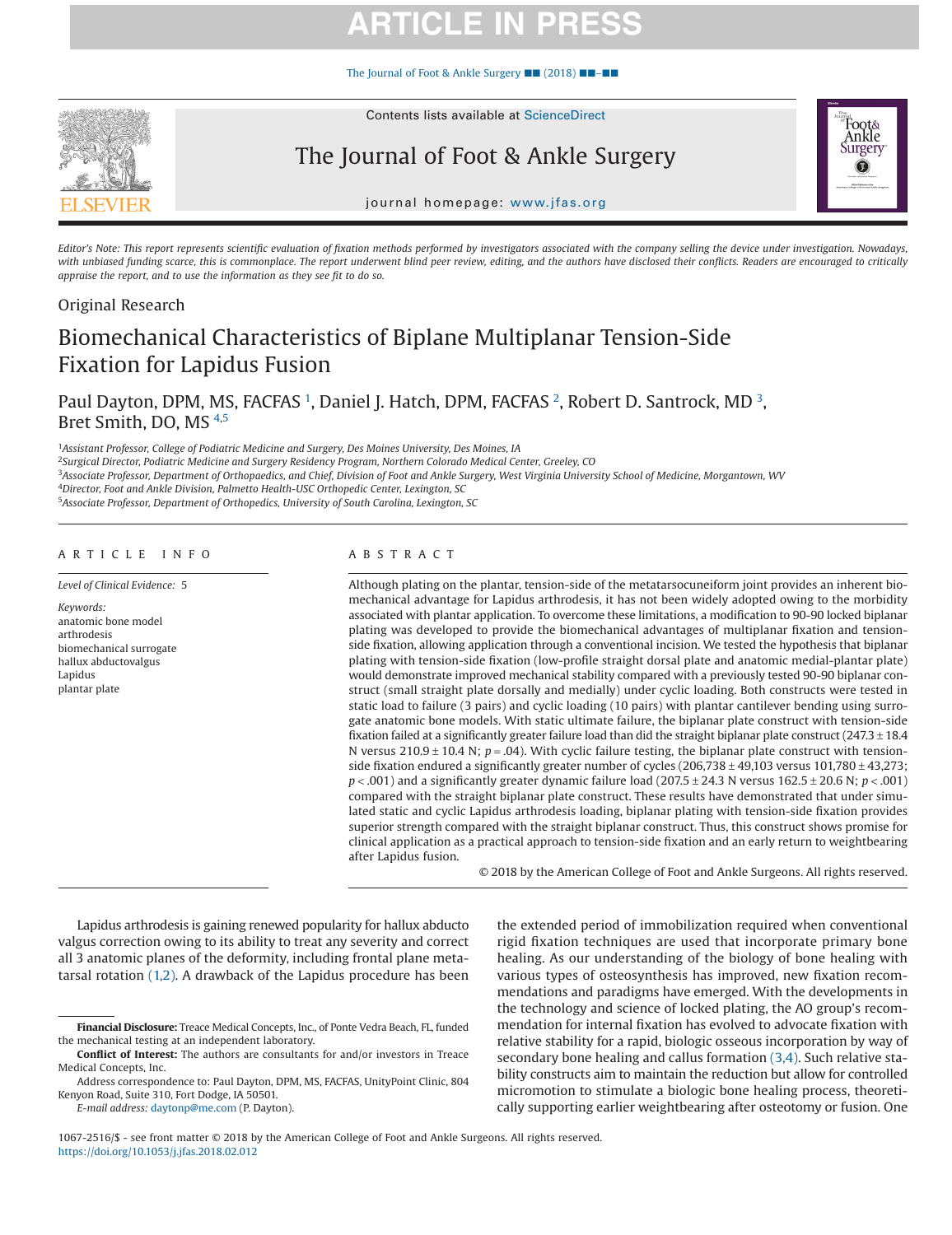## **ARTICLE IN PR**

2 *P. Dayton et al. / The Journal of Foot & Ankle Surgery* ■■ *(2018)* ■■*–*■■



**Fig. 1.** Anteroposterior radiographic appearance of the (*A*) straight 90-90 biplanar plating construct and (*B*) biplanar plating with tension-side fixation.

<span id="page-1-0"></span>such relative stability construct for Lapidus fusion is 90-90 biplanar locked plating [\(Fig. 1](#page-1-0)*A*), using 2 small locking plates oriented at 90° to each other. A recent study investigated the biomechanical properties of 90-90 biplanar plating versus a traditional anatomic Lapidus plate with an interfragmentary screw construct and found the former to be superior in both cyclic and static load to failure [\(5\).](#page-4-2)

Tension-side plating is a desirable approach for improved stability to allow weightbearing after osteotomy and fusion procedures in the foot. A plantarly placed plate acts as a tension band to naturally counteract the bending moment produced during weightbearing [\(6,7\).](#page-4-3) However, although theoretically advantageous, traditional attempts at plantar plating for the Lapidus procedure have not been widely adopted owing to the practical challenges associated with the exposure required with this approach. To address these limitations, a modified fixation construct was developed that combines the biomechanical advantages of tension-side fixation with the biologic healing benefits and ease of application of 90-90 locked biplanar plating [\(Fig. 1](#page-1-0)*B*). This new approach applies a low-profile plate dorsally and an anatomic plate from the medial aspect of the cuneiform to plantarly on the first metatarsal—providing tension-side support and multiplanar stability, and still allowing application through a conventional incision. The purpose of the present study was to test the hypothesis that this biplanar locking plate construct with tension-side fixation (straight dorsal plate and anatomic medial-plantar plate) would provide improved biomechanical stability compared with the previously tested 90-90 straight biplanar construct (straight plate dorsally and medially) under cyclic loading [\(5\).](#page-4-2)

#### **Materials and Methods**

Mechanical testing was performed using 2 different 2-plate Lapidus fixation constructs: a straight 90-90 biplanar pate construct and a biplanar construct with tensionside fixation. The straight biplanar plate construct (CONTROL-360® System, Treace Medical Concepts, Inc., Ponte Vedra Beach, FL) consisted of 2 straight low-profile titanium 4-hole locking plates. One was placed on the dorsal surface and the other on the medial surface, 90° to each other [\(Fig. 2\)](#page-1-1). The biplanar plate construct with tension-side fixation consisted of the same straight low-profile 4-hole locking plate placed on the dorsal surface



<span id="page-1-1"></span>**Fig. 2.** Test specimen with straight 90-90 biplanar plating as viewed from the (*A*) medial aspect and (*B*) dorsal aspect.

but with an anatomic tension-side locking plate (PLANTAR-PYTHON® Plate; Treace Medical Concepts, Inc.) wrapping from the medial surface of the cuneiform to the plantar surface of the first metatarsal [\(Fig. 3\)](#page-1-2). The anatomic tension-side plate was machined from a solid titanium block to provide the anatomic contour without introducing prestresses from manual bending. Both constructs were fixated with 2.5-mm unicortical locking screws, 12-mm length distally and 14-mm length proximally, with no interfragmentary screw. To isolate and directly compare the relative mechanical performance of the fixation constructs, test specimens were constructed using standardized surrogate anatomic bone models (fourth-generation sawbones cuneiform and first metatarsal composite models; Pacific Research Laboratories, Vashon, WA) to simulate the morphology and biomechanical properties of the cuneiform and first metatarsal and reducing interspecimen variability. All plates and screws were installed manually according to the manufacturer's surgical technique guides. The constructs were tested using a servohydraulic materials testing machine (MTS Systems Corporation, Eden Prairie, MN). Loading was performed in plantar cantilever bending, with the load applied from the plantar direction at a 30-mm moment arm from the arthrodesis site to simulate functional first tarsometatarsal (TMT) joint loading.

A static test with displacement control at a rate of 10 mm/min was first performed to determine the ultimate failure for each construct  $(n = 3$  per group). Cyclic (fatigue) failure testing was performed ( $n = 10$  per group) to simulate the number of



<span id="page-1-2"></span>**Fig. 3.** Test specimen with biplanar plating and anatomic tension-side plate as viewed from the (*A*) medial aspect and (*B*) dorsal aspect.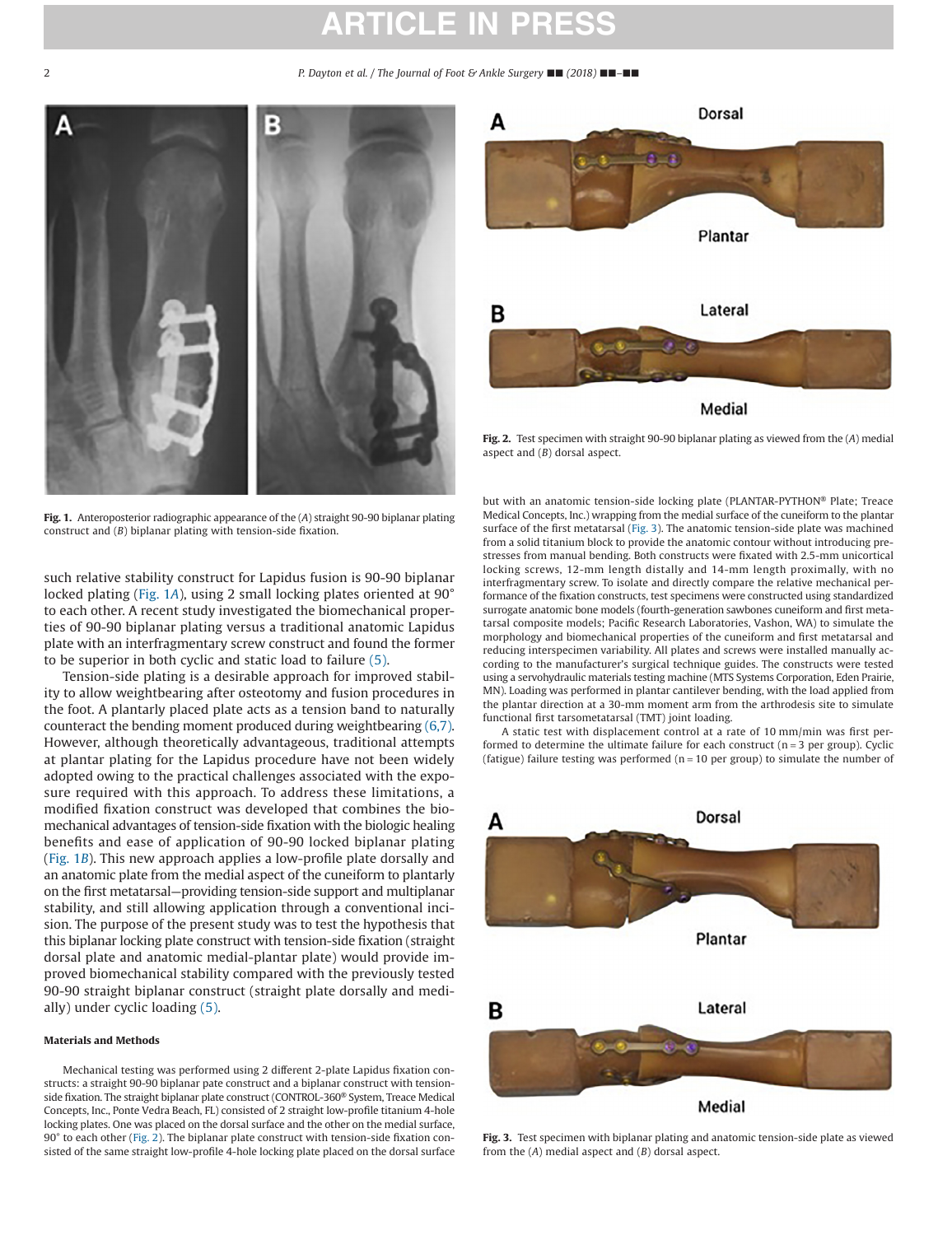### **ARTICLE IN PRESS**

*P. Dayton et al. / The Journal of Foot & Ankle Surgery* ■■ *(2018)* ■■*–*■■ 3



<span id="page-2-0"></span>**Fig. 4.** Number of cycles to failure and cyclic failure load for the 2 constructs. The biplanar construct with tension-side plate was significantly superior in both cyclic to failure and cyclic failure load (\**p* < .001).

cycles and increase in loading experienced clinically in the postoperative period [\(5\).](#page-4-2) Cyclic testing was conducted under sinusoidal load control parameters at a constant frequency of 5 Hz. An initial 120 N (3.6 N\*m bending moment) plantar cantilever bending load was applied for the first 50,000 cycles and then increased by 25 N for each successive 50,000 cycles until failure or reaching 250,000 cycles. Failure was defined as permanent deformation or mechanical failure of the plates and/or screws.

Testing based on the engineering principles noted was completed by Focus Medical and Design (Oakland, TN). The testing and recording of the measurements was performed by technicians according to the specific parameters in the study protocol, and the raw data were provided to us in a written report. Several days of testing was required to run all constructs through cyclic loading according to the methods. The failure load was collected for both static and cyclic cantilever testing, and statistical analysis was performed using unpaired *t* tests to determine the differences in mechanical performance between the 2 constructs.

#### **Results**

#### *Static Ultimate Failure Testing*

For the 3 pairs of constructs tested to static ultimate failure in plantar cantilever bending, the biplanar plate construct with tensionside fixation failed at a significantly (*p* = .04) greater failure load  $(247.3 \pm 18.4 \text{ N}; 7.4 \pm 0.6 \text{ N*m})$  than that of the biplanar plate construct  $(210.9 \pm 10.4 \text{ N}; 6.3 \pm 0.3 \text{ N*m}).$ 

#### *Cyclic Failure Test*

For the 10 pairs of constructs tested in cyclic fatigue failure in plantar cantilever bending, the biplanar plate construct with tension-side fixation failed at a significantly (*p* < .001) greater number of cycles  $(206,738 \pm 49,103$  versus  $101,780 \pm 43,273$  cycles) and significantly ( $p < .001$ ) greater corresponding cyclic failure load ( $207.5 \pm 24.3$  N;  $6.2 \pm 0.7$  N<sup>\*</sup>m versus  $162.5 \pm 20.6$  N;  $4.9 \pm 0.6$  N<sup>\*</sup>m) than did the straight biplanar plate construct [\(Fig. 4\)](#page-2-0). Three biplanar plate constructs with tension-side fixation reached 250,000 cycles without failure compared with none of the straight biplanar plate constructs.

#### **Discussion**

The results of the present study have demonstrated that a biplanar plating construct with medial-plantar tension-side fixation significantly improves the biomechanical properties of straight 90-90 biplanar plating under both static and cyclic loading conditions simulating first TMT joint loading. These results are particularly relevant given that

the tension-side plate is designed for application through a standard dorsal incision, suggesting that this construct might provide a practical balance between the biomechanical benefits of tension-side fixation and surgical application on the plantar aspect of the first TMT joint.

Biomechanical principles advocate for placement of fixation on the tension-side of a fracture or arthrodesis site to act as a dynamic tension band and resist the mechanical forces of weightbearing most efficiently [\(6,7\).](#page-4-3) When placed on the tension side, a locking plate will naturally neutralize the tensile forces generated under an applied bending load, effectively converting the tensile forces of the bending moment to stabilizing compressive forces at the far cortex. The results of the present study support the biomechanical benefits of tensionband plating, because the biplanar construct with a dorsal plate and plantar, tension-side plate resisted approximately twice the cyclic loading cycles of the 90-90 biplanar construct with the plates placed dorsally and medially. These findings are consistent with several other biomechanical studies of various plantar plating constructs for Lapidus fusion. Marks et al [\(8\)](#page-4-4) compared a plantarly applied tubular plate to crossing cortical screws in a cadaveric biomechanical model and found the plantar plate provided a significantly stronger construct. Klos et al [\(9\)](#page-4-5) compared a dorsally to medially fixed-angle H-plate and a plantarly applied fixed-angle anatomic plate (both supplemented with a compression screw) in a cadaveric biomechanical model and demonstrated a significantly greater ultimate load for the plantar construct. Roth et al [\(10\)](#page-4-6) compared an intramedullary device to a plantar plate (both supplemented with a compression screw) in a cadaveric biomechanical model under cyclic loading and found the plantar plate construct to be significantly stronger and stiffer. In contrast to these cited studies and principles, a recent biomechanical study reached a contrasting conclusion about the mechanical benefits of plantar plating [\(11\).](#page-4-7) In that study, a medial locking plate with interfragmentary screw placed from distally to plantarly to dorsally to proximally was compared with a plantar plate with compression screw applied through the plate in a cadaveric biomechanical model. The results demonstrated a reduced ultimate load for the plantar plate construct  $(11)$ . Although these findings appear paradoxical, a closer inspection of the radiographic and clinical images in their report appear to suggest that the plantar plate was actually applied more on the medial aspect of the arthrodesis site, potentially explaining the apparent discrepancy in the biomechanical findings. It could be that the medial application of the plantar plate in that study might be reflective of the technical difficulty and potential soft tissue morbidity associated with placing the plate on the true plantar surface of the medial cuneiform and first metatarsal.

Lapidus arthrodesis has historically required extended periods of immobilization to limit the risk of nonunion. However, several recent clinical studies have challenged this conventional approach, allowing patients to return to limited weightbearing within 3 weeks and still demonstrating high union rates [\(12–15\).](#page-4-8) This trend toward early weightbearing has been enabled by the synergistic improvements in the understanding of the mechanobiology of bone healing with the advancement in anatomic and locked fixation technology [\(3,6,16\).](#page-4-1)

Owing to the previously discussed biomechanical advantage of tension-band plating, plantar Lapidus plates have emerged as an option for early weightbearing with promising initial clinical results. Klos et al [\(13\)](#page-4-9) performed a clinical study of 59 feet with immediate protected weightbearing using a plantar plate and compression screw construct. They demonstrated excellent clinical results and a nonunion rate of <2% [\(13\).](#page-4-9) Gutteck et al [\(17\)](#page-4-10) performed a clinical study of 17 feet with immediate protected weightbearing using a plantar plate construct. They demonstrated superior clinical results compared with medial plating and a nonunion rate of 0% [\(17\).](#page-4-10) However, despite these initial successful clinical results, plantar plating has not been widely adopted owing to concerns about the morbidity associated with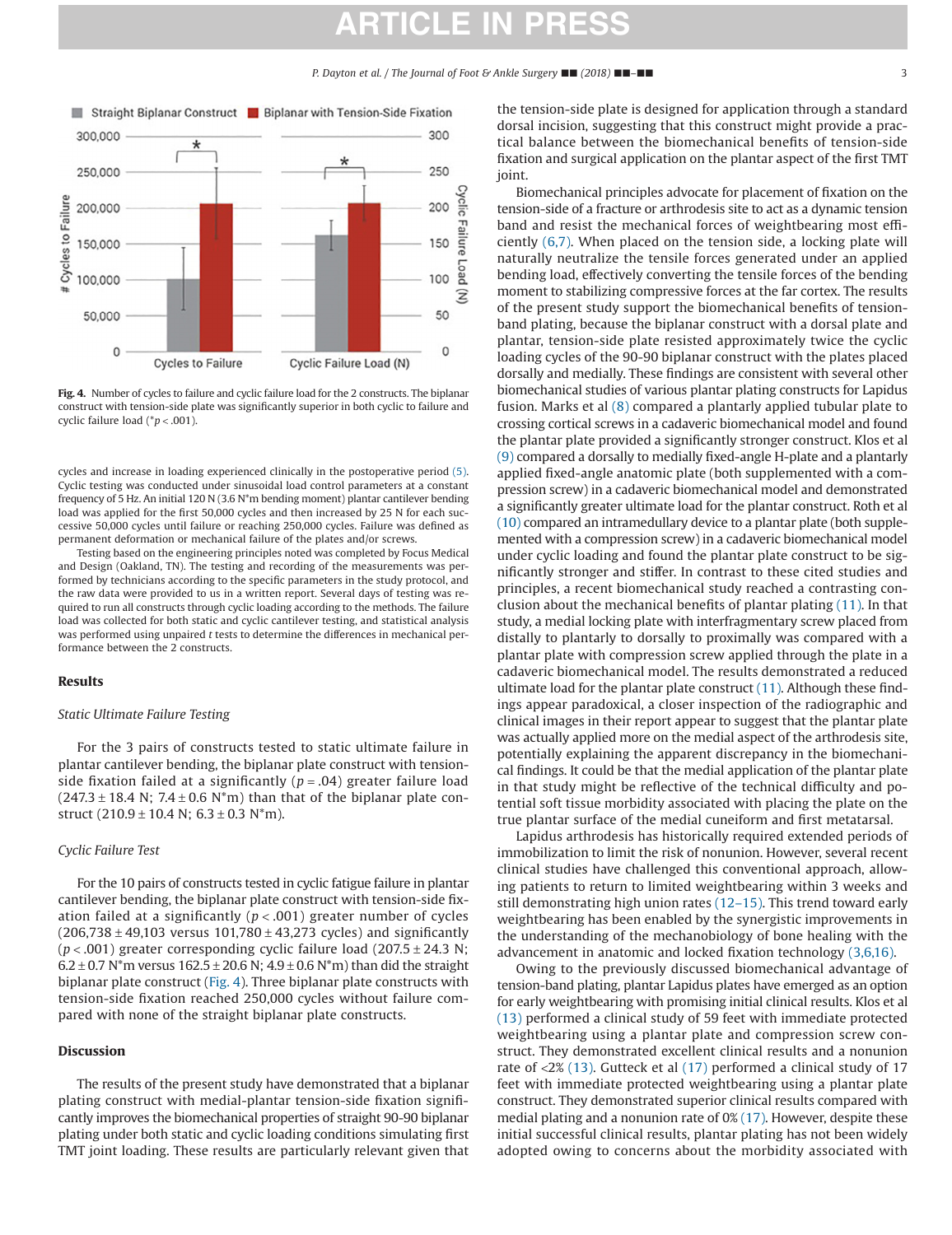### **ARTICLE IN PR**



**Fig. 5.** Application of biplanar plating with tension-side fixation through a conventional dorsal incision.

<span id="page-3-0"></span>surgical application. To better understand the soft tissue structures of the first TMT joint relevant to plantar plating, Plaass et al [\(18\)](#page-4-11) performed an anatomic study of the fit and placement of 6 different Lapidus plantar plates relative to the tibialis anterior (TA) and peroneus longus tendon insertions in an open, cadaveric model. The results indicated that bending of the plates was necessary for an anatomic fit with all 6 of the plantar plate options. Also, all 6 contacted the TA tendon insertion to some degree [\(18\).](#page-4-11) Although they still concluded that all 6 plating options could be placed with most of the plate in an anatomic "safe zone" between the TA and peroneus longus insertions, it is important to note that the "safe zone" on the centralplantar portion of the TMT joint was accessed by open dissection in their cadaveric model. In fact, the investigators cautioned that placement of the plates in practice cannot be performed visually without extensive soft tissue dissection and "therefore the placement of the plates in vivo may not be as optimal as it could be done in our study" [\(18\).](#page-4-11) Another relevant finding from Plaass et al [\(18\)](#page-4-11) was the observation that most of the TA tendon insertion was on the medial cuneiform, with an 87% greater insertion area relative to its insertion on the first metatarsal. This is an important finding in light of the present results, because the manufacturer has claimed that the tested anatomic tension-side plate is designed to avoid interference with the TA tendon by wrapping from the anterior margin of the TA tendon on the medial cuneiform, around the medial flare of the first metatarsal, and distally to the metatarsal's plantar surface [\(Fig. 5\)](#page-3-0). Although not placed entirely on the plantar surface of the first TMT joint, this construct with the tension-side plate can be placed through a standard dorsal incision, potentially providing a practical solution that achieves a balance between the biomechanical benefits of tensionside plating and the clinical drawbacks of first TMT plantar access.

The development of locked plating technology is another advancement that has provided fixation properties conducive to bone healing under accelerated weightbearing conditions [\(3,6,16\).](#page-4-1) Even a locked plating positioned on the dorsomedial surface of the first TMT joint has demonstrated successful clinical results with early protected weightbearing [\(12,15,19\).](#page-4-8) In particular, when locked plating is used without a compression screw, such as in the 2 constructs tested in the present study, the construct can act as an "internal external-fixator," such that the independent stability of the construct is provided by the interlocking components rather than relying on the continued compression of the bone surfaces with compression screws [\(5,6,16\).](#page-4-2) Such a locked bridging construct can take advantage of multiplanar stability principles and relative stability of bone healing, harnessing the mechanical stimulation and controlled micromotion of early weightbearing to promote a robust and rapid "biologic" secondary bone healing process by callus formation [\(3,4,16\).](#page-4-1) This evolution in understanding has led to a shift in focus from mechanical to biologic healing principles and, ultimately, a change in osteosynthesis recommendations by the AO, which now supports flexible, relative stability fixation for "biologic" healing instead of the historical approach of primary bone healing using rigid compression fixation under absolute stability conditions [\(3\).](#page-4-1) The results of the present study have expanded on a previous biomechanical comparison of the straight 90-90 biplanar plating without interfragmentary compression to a commonly used locked anatomic Lapidus plate with compression screw construct [\(5\).](#page-4-2) Using a cyclic loading protocol similar to that used in the present study, the previous study demonstrated a superior number of cycles and cyclic load to failure for the biplanar plating construct [\(5\).](#page-4-2) This previous investigation was the first study to show the biomechanical advantages of biplanar plating relative to a commonly used Lapidus arthrodesis construct, providing foundational support for the robust and multiplanar stability potential of 2 small locked plates positioned at 90° to each other with unicortical locking screws. Although the straight biplanar fixation used in the present study was the same as that in the previous study, some important factors should be considered when interpreting the findings of the studies. The previous study used idealized cylindrical surrogate bone models. In contrast, the present study used anatomic metatarsal and cuneiform surrogate bone models. Additionally, the previous study used a computer numeric control machine to precisely position and drill the holes for the screws. In contrast, the present study used a manual plate positioning and drilling technique more representative of actual clinical practice. Therefore, although the relative findings of the studies can be used for comparison purposes, the absolute failure load values and number of cycles should not be directly compared between the studies owing to these differences in experimental design.

When interpreting the results of the present study, one must consider the testing was performed in a nonclinical, laboratory setting. Care was taken in the design and execution of the present study to apply the fixation constructs in a manner clinically relevant to foot and ankle surgeons. The use of standardized artificial bone specimens reduced the variability that would have been present in a cadaveric trial. The initial force application was determined from similar biomechanical studies, which might not represent actual mechanical loading in vivo [\(5\).](#page-4-2) Thus, although these results provide a fundamental understanding of the biomechanical properties of the tested fixation constructs, future clinical studies are needed to test the in vivo application and investigate their performance under the actual mechanical loads experienced with weightbearing after Lapidus arthrodesis.

In conclusion, the results of the present study have demonstrated that a biplanar plate construct with tension-side fixation significantly improves the biomechanical properties of straight biplanar plating under both static and cyclic loading conditions simulating Lapidus postoperative weightbearing. Designed for application through a dorsal incision, this tension-side approach offers the mechanical advantages of tension-band fixation and the biologic benefits of relative stability healing and avoids the extensive plantar dissection associated with conventional plantar plating. Taken together, this fixation construct shows promise for clinical application as a more practical approach to tension-side fixation and an early return to weightbearing after Lapidus arthrodesis.

#### **Acknowledgments**

The authors acknowledge the assistance of Joe Ferguson, MS, and Sean Scalan, PhD, for their biomedical engineering contributions, which we relied on for study design and mechanical testing. We also disclose their employment status with Treace Medical Concepts, Inc.